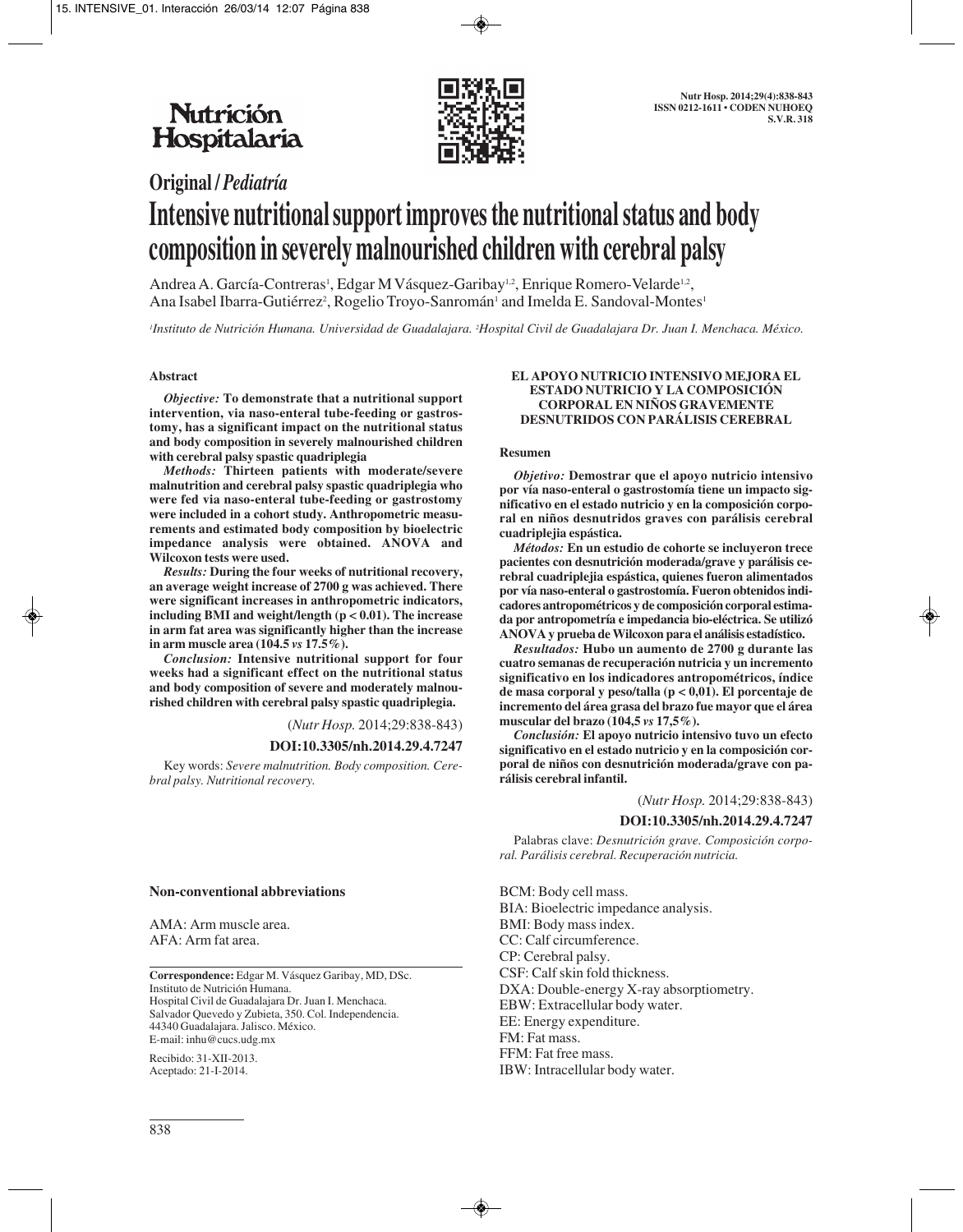Lt: Liter. MUAC: Mid-Upper Arm Circumferences. PA: Phase angle. PEM: Protein energy malnutrition. TBW: Total body water. TC: Thigh circumference. TSF: tricipital skinfold. SSSF: Subscapular skinfold. THSF: thigh skinfold. WL: Weight for length index.

#### **Introduction**

The neurological damage of cerebral palsy (CP) has a significant impact on body composition and nutritional status 1 , and these alterations are worse in children with a higher degree of motor impairment, primarily due to energy deficits. Because CP is accompanied by alterations in muscle strength, growth and body composition<sup>1,2</sup>, correct assessment of the nutritional status of children with CP is a real challenge<sup>3</sup>. The fat free mass (FFM) is lower in children with CP than in healthy children<sup>4-6</sup>. When malnutrition and CP coincide, it is important to consider the alterations in body composition that these children exhibit. In such cases, the fat stores and FFM<sup>4,7</sup> are severely depleted.

Some authors<sup>8</sup>, have noted that anthropometry and bioelectrical impedance analysis used for the evaluation of body composition are reliable and precise even in children who are severely affected by CP. Anthropometric methods correlate as closely as bioelectric impedance analysis (BIA) when they were compared to Double-energy X-ray absorptiometry (DXA) measurements for FFM and fat mass  $(FM)^8$ .

Although enteral feeding (via a naso-gastric or gastrostomy tube) is a commonly used method in children with CP<sup>9</sup>, there are few studies that explore the changes in the body composition of children with CP and severe protein energy malnutrition (PEM) during the nutritional recovery period.

## **Objective**

To demonstrate that interventional nutritional support, via naso-enteral tube-feeding or gastrostomy, has a significant impact on the nutritional status and body composition in children with CP spastic quadriplegia and moderate or severe PEM.

#### **Methods**

#### *Design*

Between 2010 and 2011, 15 Mexican children with spastic quadriplegia CP (10 females and five males) with an age range from 6.9 to 12.8 years (a mean of 9.6 years) were included in a cohort study and hospitalized for a four-week-period in the Infant Nutritional Unit of the Hospital Civil de Guadalajara "Dr. Juan I. Menchaca".

All participants were confined to a wheel-chair and were totally dependent on their parents or legal guardians for their daily needs. All were diagnosed at level 5 of the Gross Motor Function Classification for cerebral palsy according to a certified pediatric neurolo gist, who also completed the clinical evolution of the participants during the entire study period and prescribed antiepileptic treatment when necessary. Most of the participants were receiving at least two of the following antiepileptic drugs: phenobarbital, valproic acid, phenytoin, lamotrigine, topiramate, carbamazepine and clonazepam.

For ethical reasons, a non-random design with the subject as his own control was selected. Those with moderate or severe PEM based on a weight/length index according to the Waterlow classification<sup>10</sup> plus two or more of the following criteria were included: -2 SD tricipital and sub-scapular skin fold or body mass index (BMI) and Mid-Upper Arm Circumferences (MUAC)<sup>11</sup>. Children presenting genopathies, cardiopathies, hypothyroidism, or any pathology not related to CP were excluded. Patients with CP of postnatal origin (traumatic brain injury, near drowning, motor vehicle accident, brain tumor, and other acquired injuries) as well as patients with other concomitant diagnoses (autism, Down syndrome, degenerative disorders, renal disease) were not considered. Two cases were not included, one because of inadequate data, and the other because an excess of secretions impeded the readjustment of oral liquids and energy intake. Anthropometric measurements and BIA were obtained at the beginning, at 15 and at 30 days during the study period.

## *Variables*

Dependent variables: direct anthropometric indicators included: weight, length, Mid-Upper Arm Circumferences (MUAC), tricipital, sub-scapular, thigh and calf skin fold: indirect anthropometric indicators included: arm total area (ATA), arm muscle area (AMA) and arm fat area (AFA) with the following equations:  $AMA = [MUAC - (TSF cm \times \pi)]^2 / 4 \pi$ ,  $AFA = ATA -$ AMA11, Weight/Length (W/L) indices and BMI were obtained. W/L index was compared with Krick et al. reference charts<sup>2</sup> and the BMI in the Z score with the Frisancho reference pattern<sup>11</sup>. Independent variables included: Gender, type of feeding and energy intake (kcal/cm/d).

#### *Anthropometric measurements*

Before starting the study, two observers obtained measurements to standardize the anthropometric measurements.Weight was measured using a precision scale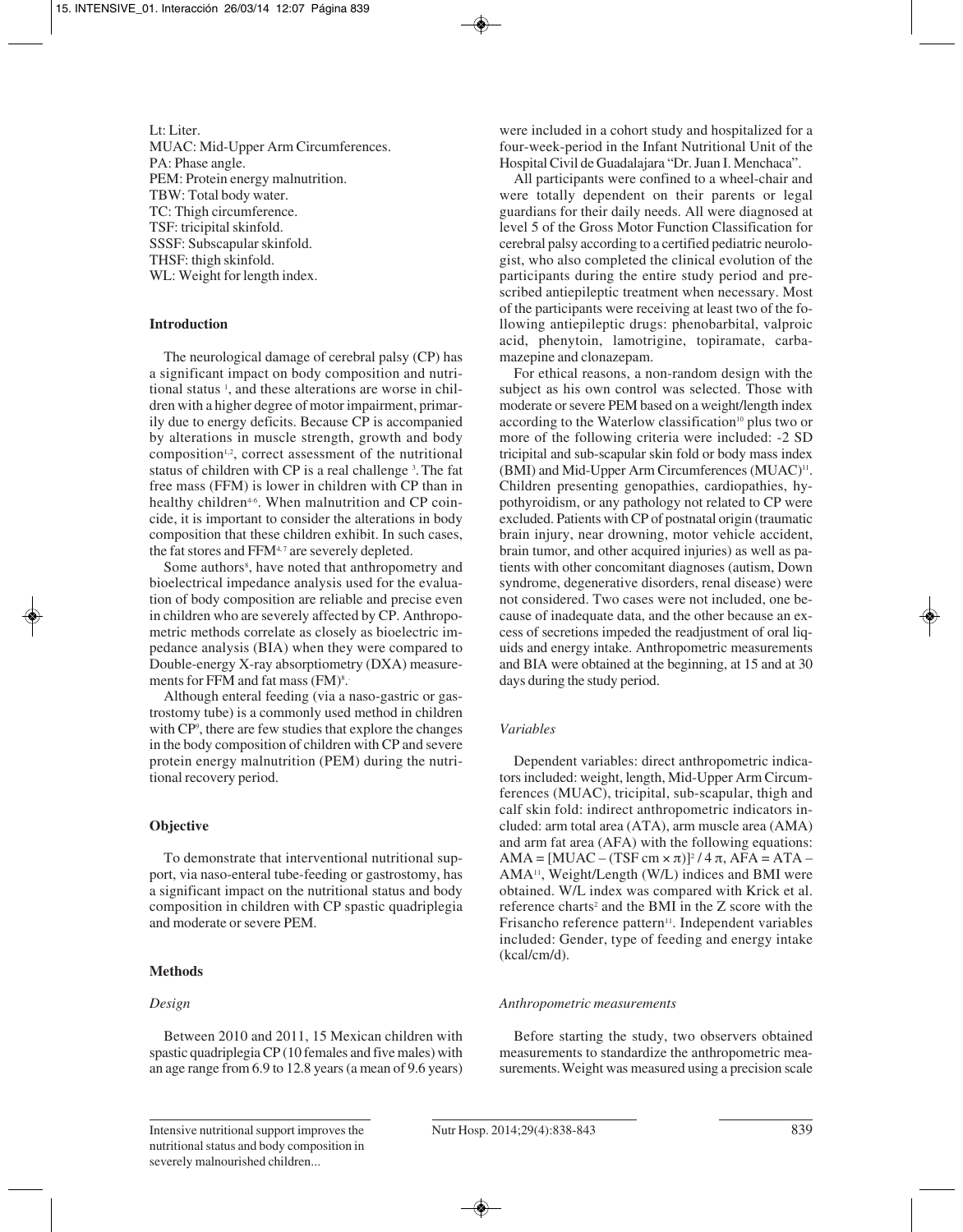of 50 g (SECA®, model 700, Hamburg, Germany) with the children without clothes but wearing just a clean diaper. First, the parent or legal guardian was weighed with the child in his or her arms, next, the parent or legal guardian was weighed, and the difference between the two weights was calculated to obtain the weight of the child5 . The child's height was estimated by calculating the mean value obtained through equations; knee height and tibial length were measured according to described methods<sup>12</sup> using a segmometer (Rosscraft S.R.L., Buenos Aires, Argentina). MUAC, thigh circumference (TC) and calf circumference (CC) measurements were obtained with a 5 mm wide metallic anthropometric tape. The tricipital (TSF), sub scapular (SSSF), thigh (THSF) and calf (CSF) skin fold thickness were measured using a Lange skin fold Caliper (Cambridge, Maryland, EUA). All measurements were obtained using standard procedures. Two observers obtained the skin fold thickness measurements from the less impaired upper limb; each observer took three measurements, the mean was found, and then the two observers' means were calculated. Anthropometric measurements and indices were taken in the first 24 hours after admission and then at 15 and 30 days of the hospitalization period.

The TSF and SSSF were converted to Z score values and then compared with the Frisancho reference tables<sup>11</sup>. The percentage of body fat was calculated from the two Slaugther equations<sup>13</sup>. One equation used the TSF and SSSF  $(\Sigma$  TSF + SSSF < 35 mm): (for males) %  $fat = 1.21$  ( $\Sigma TSF + SSSF$ ) - 0.008 ( $\Sigma TSF + SSF$ )<sup>2</sup> – 1.7; (for females) % fat=  $1.33$  ( $\Sigma TSF + SSSF$ ) – 0.013  $(\Sigma TSF + SSF)^2 - 2.5$ . The other equation used the TSF and CSF: (for males) % fat =  $0.735$  ( $\Sigma$ TSF + CSF) + 1.0; (for females) % fat=  $0.610$  ( $\Sigma$ TSF + CSF) + 5.1.

# *Bioelectrical Impedance analysis*

BIA Measurements (BodyStat QuadScan 4000, Isle of Man, and British isles) were obtained after of three hours of fasting. Wearing only a small and light hospital gown and diaper, the patient was placed in a supine position, and any jewelry and metal accessories were removed; one electrode was attached at the level of the ulnar head at the wrist and the other just behind the knuckles. On the foot, the two electrodes were attached at the level of the medial and lateral malleoli and just behind the toes, respectively, and the measurements were taken with the child as relaxed as possible, taking about one minute in total. The impedance level was set to 50 Ohms. The percentages of FM and FFM were obtained as well and compared with those found via anthropometric measurements.

# *Criterion and strategies of clinical work*

Enteral feeding: eight children were fed via a nasoenteral tube and five through gastrostomy during a four-week-period. As usual, in our nutritional support protocol for children hospitalized in this clinical context of children with severe PEM, non-lactose starting infant formula was used (Nestlé®). This formula has been routinely used because the relatively low protein content and the rest of nutrients are adequate for children with severe PEM. Corn syrup was added to the formula to increase the energy density from 0.67 to 0.80 kcal/mL. The formula was placed in a 500 mL feeding bag (Pisa®), introduced into a feeding tube (D-731 o 732, Desvar de Mexico, S.A.) and administered to the children using a continuous infusion pump (Braun®). During the first two weeks, the energy intake was 112 kcal/kg/d (12 kcal/cm/d) and it was 115 to 116 kcal/kg/d (14 to 16 kcal/cm/d) during the second two weeks. During this four-week period, the formula fulfilled the total requirements for water, energy, proteins and other nutrients, and no other foods were offered. From the sixth day on, elemental iron was given in daily doses of 3 mg/kg/d.

# *Statistical analysis*

To evaluate changes among quantitative variables during the study's three stages (initial, 15 and 30 days), an ANOVA for repeated measures and Friedman and Wilcoxon tests were used. To evaluate the differences between independent variables in the same stage of the recovery period, non-paired Student's T test was utilized; however, when those variables were without normal distribution, a Mann-Whitney U test was used. The SPSS program was used to analyze data (version 18, SPSS Inc., Chicago, IL, USA). The null hypothesis was rejected with a p value  $<0.05$ .

# **Ethical considerations**

The protocol used was approved by the Bioethics Committee of Guadalajara's Civil Hospital. Adequate information was given to parents about the importance of this interventional study, and after the informed consent was signed, authorization was given to include each child in the study.

# **Results**

A total of 13 participants (10 females and three males) with a mean age of  $9.7 \pm 2.2$  years completed the study. Enteral feeding was managed via a naso-gastric tube  $(n = 8)$  and gastrostomy  $(n = 5)$ . At the initial, 15 and 30 day time-points, the total amount of formula for enteral feeding was 139.5, 144 and 145 mL/kg/d, respectively, the energy intake was 112 kcal/kg/d, 115 kcal/kg and 116 kcal/kg/d (12, 14, and 16 kcal/kg/cm), respectively, and the protein intake was 2.22, 2.29, and 2.33 g/kg/d, respectively. Weight, skin fold and cir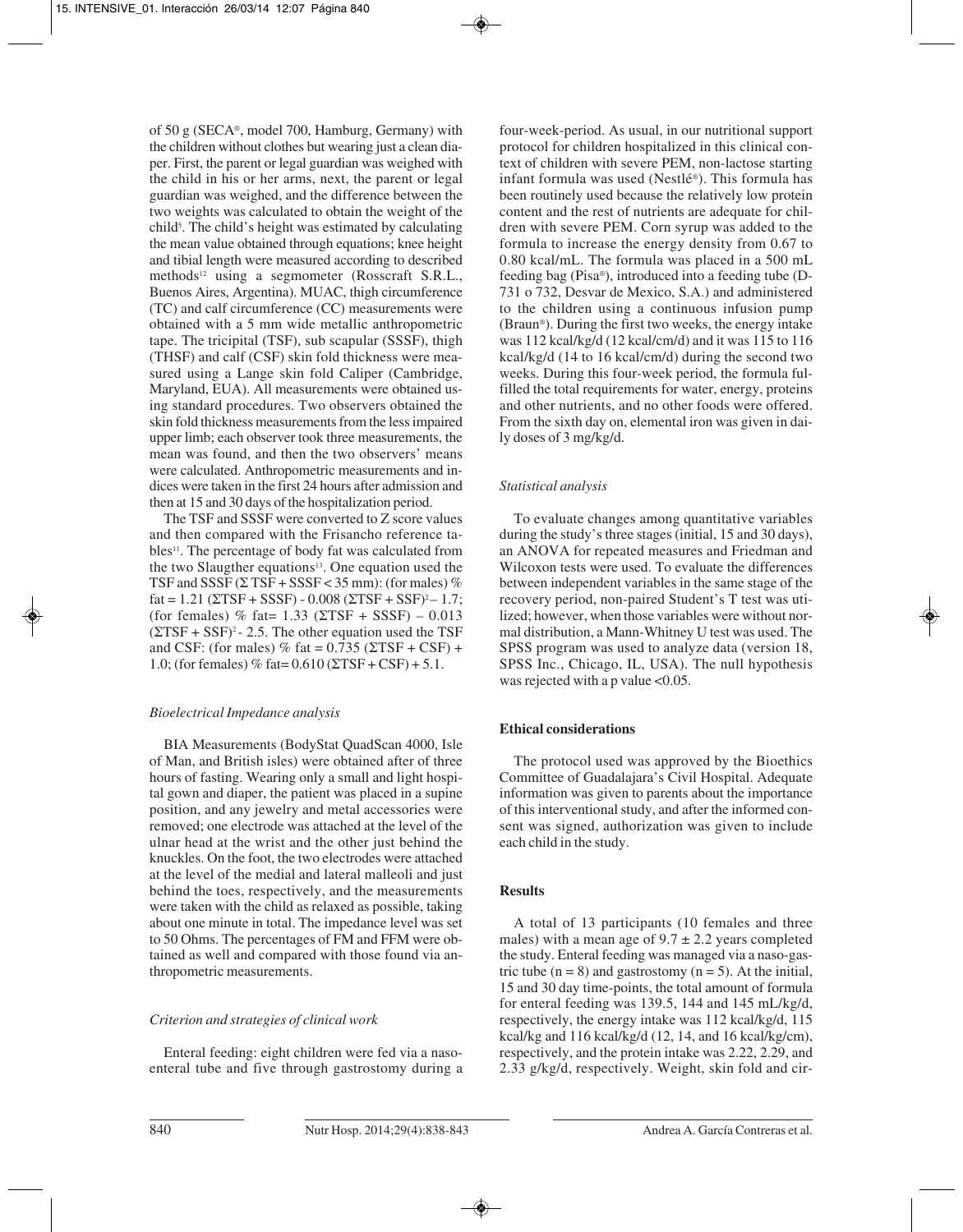cumference measurements showed significant increases at different stages during nutritional recovery, table I. TSF was affected more than SSSF, although both skin folds showed similar increases. The TSF and THSF skin fold thickness presented major increases (85%), and TC had a high circumference recovery (20%). AFA showed a greater increase than AMA, 104.5% *vs* 17.5%, respectively. BMI and W/L also showed significant changes during the study period, table II. Table III shows FM and FFM indicators. The percentage values

| <b>Table I</b><br>Weigt, skin folds and circumferences in the three stages during the nutritional recovery period ( $n = 13$ ) |                                 |                                        |                               |                               |                          |                                       |  |  |
|--------------------------------------------------------------------------------------------------------------------------------|---------------------------------|----------------------------------------|-------------------------------|-------------------------------|--------------------------|---------------------------------------|--|--|
| Indicator                                                                                                                      | <i>Initial</i><br>$Mean \pm SD$ | <i>Initial</i><br>vs 15 $d$<br>p value | $15 \, days$<br>$Mean \pm SD$ | $15\,$ d vs<br>30d<br>p value | 30 days<br>$Mean \pm SD$ | <i>Initial</i><br>vs $30d$<br>p value |  |  |
| Weight $(Kg)$                                                                                                                  | $11.9 \pm 2.3$                  | ŧ                                      | $13.5 \pm 2.7$                | ŧ                             | $14.6 \pm 2.6$           | ŧ                                     |  |  |
| MUAC (cm)                                                                                                                      | $11.2 \pm 1.0$                  | $\ddagger$                             | $12.4 \pm 1.1$                |                               | $13.2 \pm 1.2$           | $\ddagger$                            |  |  |
| MUAC(Z)                                                                                                                        | $-3.5 \pm 0.3$                  |                                        | $-3.1 \pm 0.4$                |                               | $-2.8 \pm 0.4$           |                                       |  |  |
| $TC$ (cm)                                                                                                                      | $17.7 \pm 3.0$                  |                                        | $19.6 \pm 2.3$                |                               | $21.2 \pm 2.9$           |                                       |  |  |
| $CC$ (cm)                                                                                                                      | $13.1 \pm 1.7$                  | ŧ                                      | $14.0 \pm 1.4$                |                               | $14.8 \pm 1.5$           |                                       |  |  |
| $TSF$ (mm)                                                                                                                     | $4.0 \pm 1.8$                   |                                        | $5.5 \pm 2.3$                 |                               | $7.4 \pm 2.7$            |                                       |  |  |
| TSF(Z)                                                                                                                         | $-1.6 \pm 0.3$                  |                                        | $-1.3 \pm 0.4$                |                               | $-0.9 \pm 0.4$           |                                       |  |  |
| $SSSF$ (mm)                                                                                                                    | $3.7 \pm 0.5$                   |                                        | $4.9 \pm 1.3$                 |                               | $6.4 \pm 1.9$            |                                       |  |  |
| SSSF(Z)                                                                                                                        | $-0.8 \pm 0.1$                  |                                        | $-0.6 \pm 0.2$                | *                             | $-0.3 \pm 0.5$           |                                       |  |  |
| $THSF$ (mm)                                                                                                                    | $7.3 \pm 5.3$                   |                                        | $10.2 \pm 5.8$                | *                             | $13.5 \pm 7.7$           |                                       |  |  |
| $CSF$ (mm)                                                                                                                     | $5.8 \pm 3.4$                   |                                        | $7.3 \pm 4.0$                 | ÷                             | $9.4 \pm 4.9$            |                                       |  |  |

TSF: tricipital skin fold; SSSF: sub-scapular skin fold; THSF: thigh skin fold; CSF: calf skin fold; MUAC: Mid-Upper Arm Circumference; TC thigh circumference; CC: calf circumference. \*  $p < 0.05$ ;  $\dagger p < 0.01$ ;  $\ddagger p < 0.001$ .

| <b>Table II</b><br>Indirect anthropometric indicators in the three stages of the nutritional recovery period ( $n = 13$ ) |                                                                                      |                                        |                                                                                  |                               |                                                                                  |                                       |  |  |
|---------------------------------------------------------------------------------------------------------------------------|--------------------------------------------------------------------------------------|----------------------------------------|----------------------------------------------------------------------------------|-------------------------------|----------------------------------------------------------------------------------|---------------------------------------|--|--|
| Indicator                                                                                                                 | <i>Initial</i><br>$Mean \pm SD$                                                      | <i>Initial</i><br>vs 15 $d$<br>p value | $15 \, days$<br>$Mean \pm SD$                                                    | $15\,$ d vs<br>30d<br>p value | 30 days<br>$Mean \pm SD$                                                         | <i>Initial</i><br>vs $30d$<br>p value |  |  |
| BMI(Kg/m <sup>2</sup> )<br>$BMI^a(Z)$<br>$W/L^b(\%)$<br>$AMA$ (cm <sup>2</sup> )<br>$AFA$ (cm <sup>2</sup> )              | $10.0 \pm 1.0$<br>$-2.8 \pm 0.5$<br>$72.9 \pm 6.8$<br>$8.0 \pm 1.2$<br>$2.2 \pm 1.1$ | ŧ<br>ŧ<br>ŧ<br>ŧ                       | $11 \pm 0.8$<br>$-2.2 \pm 0.3$<br>$83 \pm 6.1$<br>$9.2 \pm 1.3$<br>$3.2 \pm 1.5$ | ŧ<br>Δ<br>÷                   | $12 \pm 0.9$<br>$-1.9 \pm 0.3$<br>$89 \pm 6.2$<br>$9.4 \pm 1.4$<br>$4.5 \pm 1.8$ |                                       |  |  |

AMA, arm muscle area; AFA, arm fat area; BMI, Body mass index; W/L, weight/length index. <sup>a</sup>BMI: Frisancho AR et al [15]; <sup>b</sup>W/L: Krick J et al [16].

Δ Non significant; \* p < 0.05; † p < 0.01; ‡ p < 0.001.

| <b>Table III</b><br>Fat mass and fat free mass by BIA and anthropometry in three stages during the nutritional recovery period |    |                                 |                                     |                          |                                |                          |                                        |
|--------------------------------------------------------------------------------------------------------------------------------|----|---------------------------------|-------------------------------------|--------------------------|--------------------------------|--------------------------|----------------------------------------|
| Indicator                                                                                                                      | N  | <i>Initial</i><br>$Mean \pm SD$ | <i>Initial</i><br>vs 15d<br>p value | 15 days<br>$Mean \pm SD$ | $15 \,$ d vs<br>30d<br>p value | 30 days<br>$Mean \pm SD$ | <i>Initial</i><br>$vs$ 30 d<br>p value |
| Body Fat $(\%)(TSF + SSSF)$                                                                                                    | 13 | $7.0 \pm 2.3$                   |                                     | $9.9 \pm 3.2$            |                                | $13.2 \pm 3.8$           |                                        |
| Body Fat $(\%)$ (TSF + CSF)                                                                                                    | 13 | $10.3 \pm 4.0$                  |                                     | $12.1 \pm 4.7$           |                                | $14.6 \pm 5.5$           |                                        |
| Body Fat by BIA (%)                                                                                                            |    | $16.3 \pm 9.2$                  |                                     | $22.6 \pm 9.1$           |                                | $24.6 \pm 12$            | *                                      |
| FM anthropometry (kg)                                                                                                          | 13 | $0.9 \pm 0.4$                   |                                     | $1.4 \pm 0.6$            |                                | $2.0 \pm 0.7$            |                                        |
| $FM$ by $BIA$ $(kg)$                                                                                                           |    | $2.1 \pm 1.3$                   |                                     | $3.2 \pm 1.4$            |                                | $3.7 \pm 1.8$            |                                        |
| FFM anthropometry (kg)                                                                                                         | 13 | $11.0 \pm 2.0$                  |                                     | $12.2 \pm 2.2$           |                                | $12.6 \pm 2.1$           |                                        |
| FFM by BIA (kg)                                                                                                                | 10 | $10.5 \pm 1.8$                  |                                     | $11.2 \pm 2$             |                                | $11.5 \pm 2.5$           | *                                      |

TSF: tricipital skin fold; SSSF: sub-scapular skin fold; CSF: calf skin fold; BIA: Bioelectric impedance analysis; FM: Fat mass; FFM: Fat free mass. FM anthropometry vs. BIA: Initial *p* = 0.008;15 days *p* = 0.007; 30 days *p* = 0.02. FFM anthropometry vs. BIA: Initial, 15 days and 30 days Non significant.

 $\Delta$  Non significant; \* p < 0.05; † p < 0.01; ‡ p < 0.001.

Intensive nutritional support improves the nutritional status and body composition in severely malnourished children...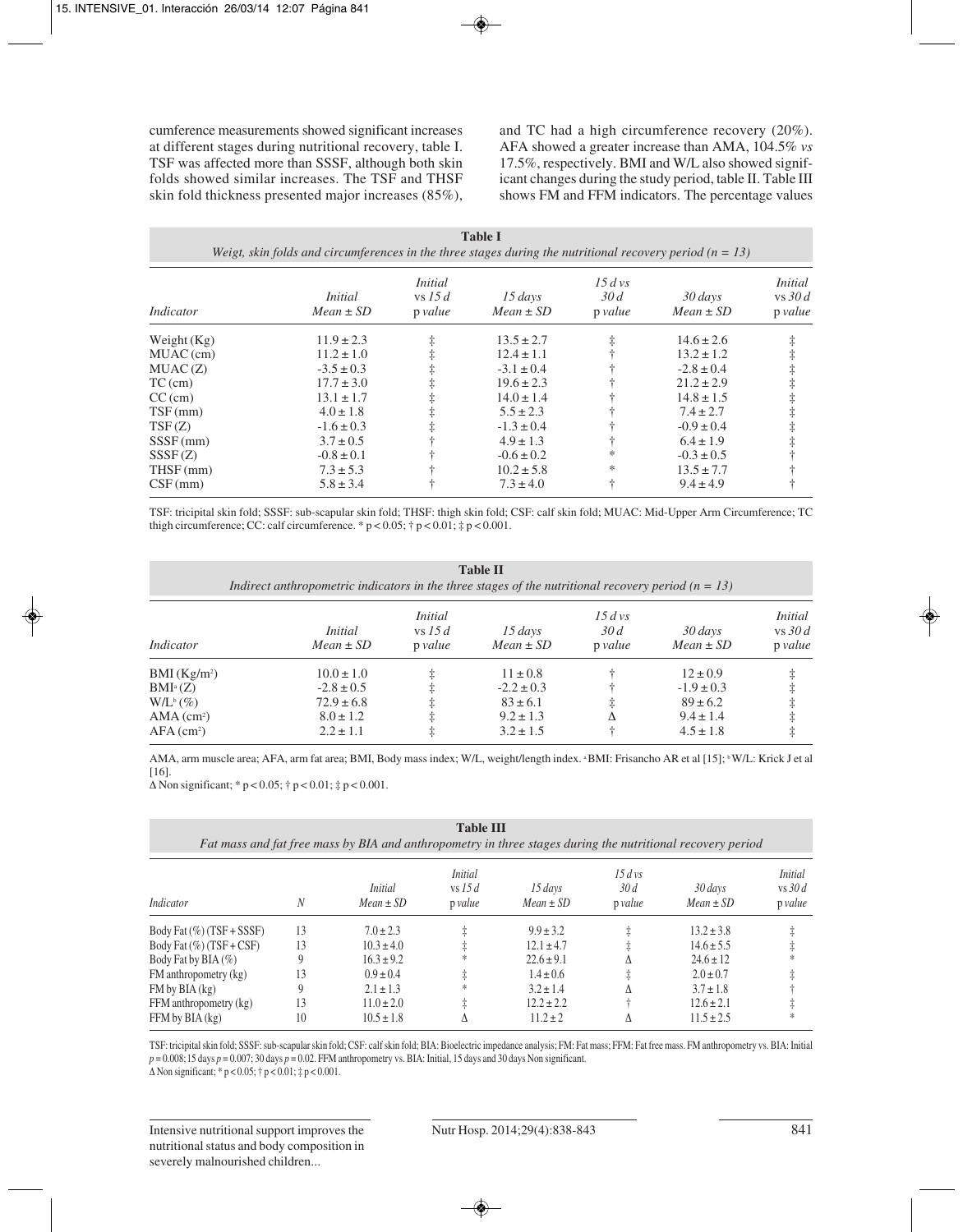and kg of fat obtained by anthropometry were lower than those showed by BIA, which showed a greater variance.

## **Discussion**

Enteral feeding by continuous pump infusion during a four-week period of intensive nutritional support produced significant changes in anthropometric and body composition indicators in children with CP and mode rate/severe malnutrition. The majority of studies evalua ting the effect of enteral feeding on body composition and anthropometric indicators<sup>1,5,6</sup> have shown significant changes over long periods of time.

It has been recognized that the main goal of body composition measurements in clinical practice is the evaluation of nutritional status by measuring FFM and FM14; however, it is important to realize that children with spastic quadriplegia CP had lower fat-free content. Moreover, the lower body weight among children with CP can be caused by leg muscle wasting that is attributable to disuse atrophy<sup>15</sup>. Stevenson et al.<sup>16</sup> have demonstrated that children with moderate and severe CP are smaller, thinner, and lighter than their age- and sex-matched peers without CP, and the difference becomes more pronounced as the children get older. Even with aggressive nutritional rehabilitation in older children with CP, their growth parameters, including body fat, are below the normal range<sup>5</sup>.

It has been mentioned that field methods such as skinfold thickness measurements and BIA are consi dered valid when applied to healthy children<sup>17</sup>, but they may be less accurate in children with neurologic impairments<sup>20</sup> because these children have altered growth patterns and fat distribution<sup>6</sup>. Rieken et al.<sup>3</sup> have analyzed the validity of skin fold measurements and BIA in children with severe cerebral palsy and have noted that although most studies reported favorable agreement for skin fold measurements and BIA, these conclusions are hampered by small, heterogenic populations, the use of statistical methods that are considered weak and other limitations.

Although BIA is a simple, relatively inexpensive, and easily portable method for estimating TBW, FFM, and percent fat in field, clinical, and laboratory settings, and numerous validation studies have been conducted in children and adolescents, there have been far fewer cross-validation studies, and there is no consensus regarding which equations to use in this population<sup>21</sup>. Additionally, there are also differences in body proportions (e.g., trunk and extremity lengths, skeletal widths) that could have a significant effect on the estimation of FFM and percent fat by BIA because total body resistance is largely determined by segmental resistances in the extremities. These features are particularly important in malnutrition because this disease is characterized by changes in cellular membrane integrity and alterations in fluid balance. In our study, the

body fat  $(\%)$  was lower with the Slaughter equations throughout the study period than with BIA.

A significant decrease in the percentage of total body water (TBW) at the start *vs* 30 days (p < 0.05) was observed. Furthermore, the volume of TBW (Lt) showed a significant increase in the same period of time  $(p < 0.01)$  that could be related to an increase in body cell mass (BCM). Likewise, the percentage of extracellular body water (EBW) showed a significant decrease at the start *vs* 30 days (p < 0.01). In addition, the percentage of intracellular body water (IBW) showed a significant decrease at the start *vs* 30 days ( $p < 0.01$ ), with small changes in the IBW volume. These changes may be influenced by the velocity of the fat free mass and fat mass incorporation, and the fluid redistribution.

In conclusion, our results show that intensive nutritional support for a four-week period produces significant changes in body composition; that the increase on the percentage of body fat by Slaughter equations is more consistent and has less variability than with BIA during the four-week-period; and that the percentage of fat incorporation is higher in sub scapular skin folds (trunk) than in tricipital skin folds (extremities). Howe ver, we consider that the validity of skin fold measurements and BIA in children with severe protein energy malnutrition and CP during the process of nutritional recovery needs a more robust evaluation.

## **Acknowledgements**

We would like to thank the nurse staff of the Pediatric Nutrition Unit of the Civil Hospital of Guadalajara Dr. Juan I. Menchaca. This protocol was supported by the Civil Hospital of Guadalajara, the Institute of Human Nutrition of the University of Guadalajara and a scholar ship for the first author by the National Council of Sciences and Technology of Mexico (CONACYT).

## **Authors' contributions**

Conceived and designed the experiments: AAGC, EVG, IES. Performed the experiments: AAGC, EVG, AIIG. Analyzed data: AAGC, EVG, ERV, RTS. Wrote the paper: EVG, AAGC, ERV. All authors read and approved the final manuscript.

# **Competing interests**

The authors have declared that no competing interests exist.

# **References**

<sup>1.</sup> Sullivan OB, Juszczak E, Lambert BR, Rose M, Ford-Adams ME, Johnson A. Impact of feeding problems on nutritional intake and growth: Oxford Feeding Study II. *Dev Med Child Neurol* 2002; 44: 461-7.